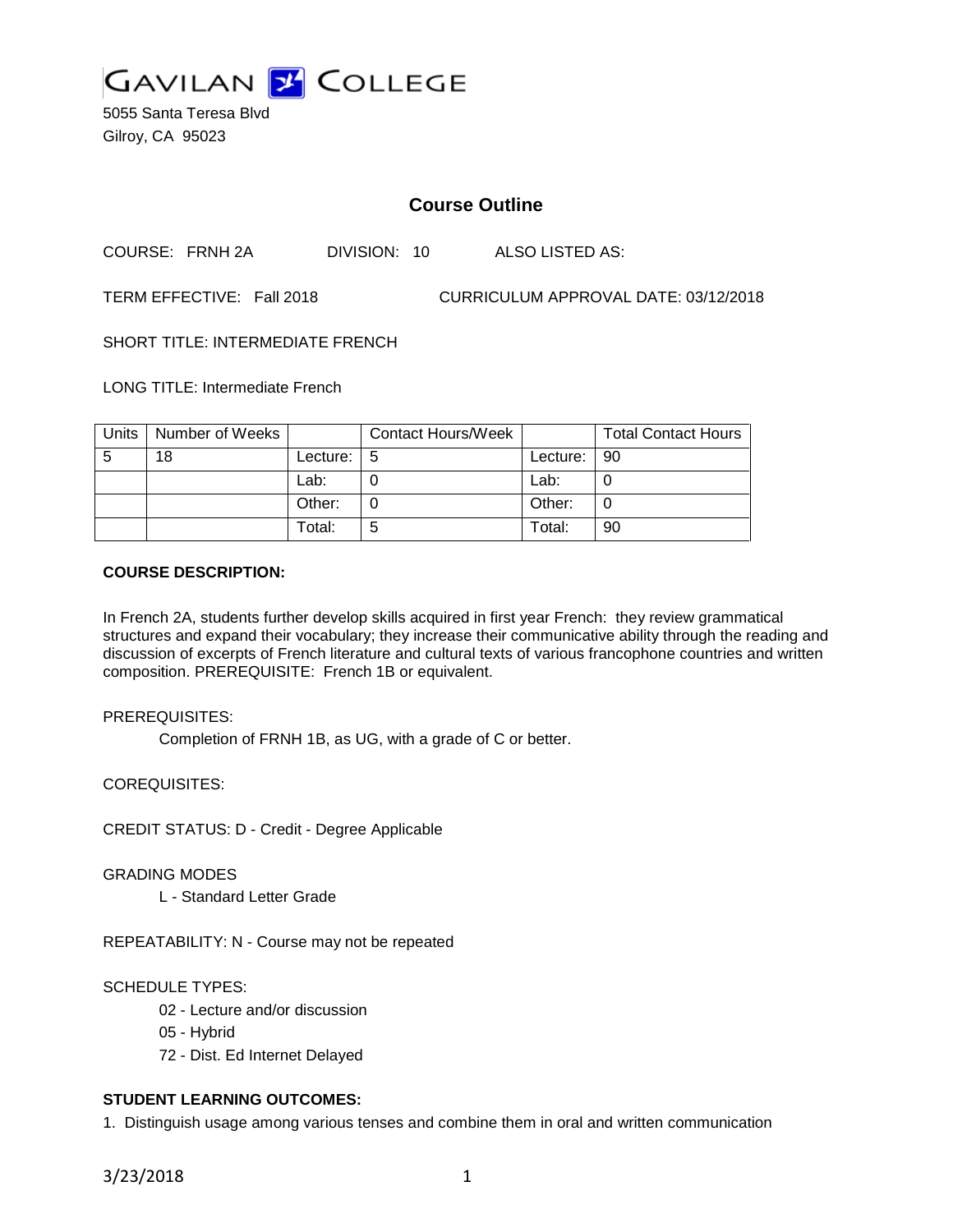Measure of assessment: discussion, homework exercises, written paragraphs, quizzes or tests

Year assessed, or planned year of assessment: 2020

Semester: Fall

2. Express ideas and opinions with expanded vocabulary in oral and written communication

Measure of assessment: Measure: discussion, homework exercises, written paragraphs, quizzes or tests

Year assessed, or planned year of assessment: 2020

Semester: Fall

3. Compare and contrast ideas using comparative and superlative forms in oral and written communication Measure of assessment: discussion, homework exercises, written paragraphs, quizzes or tests

Year assessed, or planned year of assessment: 2020

Semester: Fall

4. Employ present subjunctive mode to convey what must be done and what one wishes to have done in oral and written communication

Measure of assessment: discussion, homework exercises, written paragraphs, quizzes or tests

Year assessed, or planned year of assessment: 2020

Semester: Fall

5. Analyze literary excerpts and/or cultural texts orally and in written form

Measure of assessment: Measure: discussion, homework exercises, written paragraphs, quizzes or tests

Year assessed, or planned year of assessment: 2020

Semester: Fall

## **CONTENT, STUDENT PERFORMANCE OBJECTIVES, OUT-OF-CLASS ASSIGNMENTS**

Curriculum Approval Date: 03/12/2018

15 Hours

CONTENT: Students are introduced to the class and its requirements. They review the present tense of both regular and irregular verbs and regular and irregular adjectives, and are introduced to expanded vocabulary to discuss daily activities. They review forms and usage of both the passé composé and the imparfait tenses to describe clothing. They review the two "to know" verbs: savoir and connaître. They read two lectures, one cultural and one literary.

HOMEWORK: Students use either online or workbook/audio exercises that reinforce grammatical concepts and vocabulary reviewed in the chapter. They read excerpts from cultural and/or literary text and answer comprehension questions; they write short compositions.

STUDENT PERFORMANCE OBJECTIVES: to recognize and employ previously learned present and past tenses. To describe activities and clothing with basic and expanded vocabulary. To read, discuss, analyze, and write about selected readings.

## 12.5 Hours

CONTENT: Students review and are introduced to expanded vocabulary to discuss people and appearance. They describe their daily routines using reflexive verbs in various tenses. They discuss various concepts of beauty and the importance of "a look" in French culture. They read about and view modern French art. They read a short excerpt by a modern French author and several French poems.

HOMEWORK: Students use either online or workbook/audio exercises that reinforce grammatical concepts and vocabulary reviewed in the chapter. They read excerpts from cultural and/or literary text and answer comprehension questions; they write short compositions.

STUDENT PERFORMANCE OBJECTIVES: to describe people and activities using reflexive verbs and new vocabulary; to evaluate the concept of beauty through the ages as well as how it is seen in modern France; to identify the concept of beauty in modern French art; to read, discuss, analyze, and write about selected readings.

## 15 Hours

CONTENT: Students use the subjunctive mood with il faut que and after the verb vouloir. They will ask for and offer help and describe household objects using expanded vocabulary. They will be introduced to two popular French hobbies: le bricolage and le jardinage. Students will read a fable and will be introduced to earliest events in French history.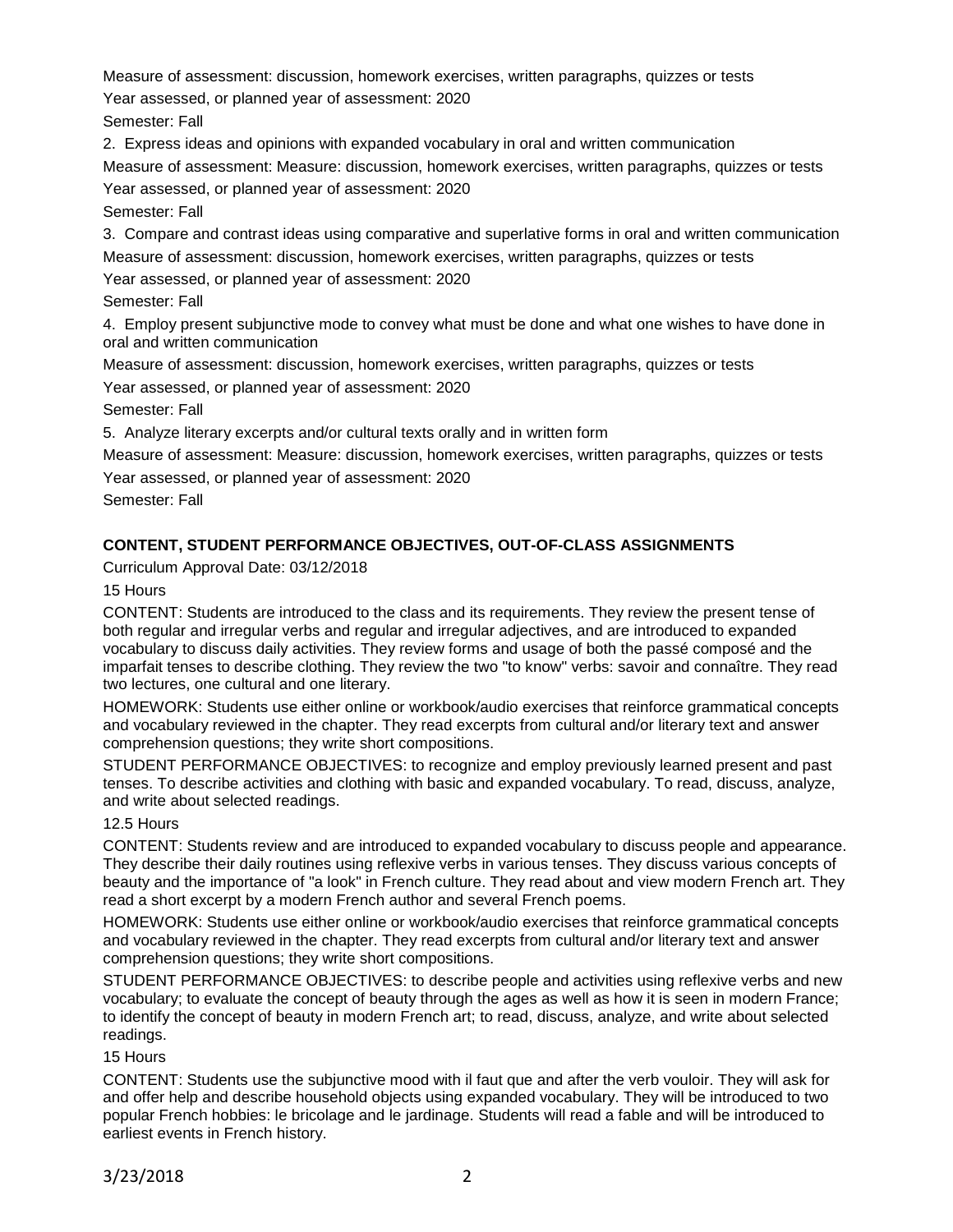HOMEWORK: Students use either online or workbook/audio exercises that reinforce grammatical concepts and vocabulary reviewed in the chapter. They read excerpts from cultural and/or literary text and answer comprehension questions; they write short compositions.

STUDENT PERFORMANCE OBJECTIVES: to express what has to be done and what one wishes to be done via the subjunctive mood; to use work-related vocabulary to ask for and offer help around the house; to identify popular French hobbies; to read, discuss, analyze, and write about selected readings; to identify important events in early French history

### 15 Hours

CONTENT: Students will continue to use the past and imperfect tenses to narrate past events. They will also be introduced to the literary past tense: passé simple. They will be introduced to vocabulary of the environment, weather and natural phenomena. They will read about the French and "le toursime vert." They will read about the classical period of French history and a piece from classical literature.

HOMEWORK: Students use either online or workbook/audio exercises that reinforce grammatical concepts and vocabulary reviewed in the chapter. They read excerpts from cultural and/or literary text and answer comprehension questions; they write short compositions.

STUDENT PERFORMANCE OBJECTIVES: to continue to distinguish and employ two past tenses; to contrast the use of the vernacular and literary past tenses; to use specialized vocabulary to describe the environment and protection of it; to read, discuss, analyze, and write about selected readings; to identify important events in the classical period of French history and literature.

### 15 Hours

CONTENT: Students will make use of both direct and indirect object pronouns. They will use expanded shopping vocabulary in numerous settings. They will use the construction faire + infinitive to talk about getting a haircut and other types of services that are done for you by other people. They will read about tipping and how to shop in France. They will read about music and opera from francophone countries.

HOMEWORK: Students use either online or workbook/audio exercises that reinforce grammatical concepts and vocabulary reviewed in the chapter. They read excerpts from cultural and/or literary text and answer comprehension questions; they write short compositions.

STUDENT PERFORMANCE OBJECTIVES: to apply specialized vocabulary to talk about both shopping in many venues as well as about having services done for you; to recognize and recall tipping customs; to read, discuss, analyze and write about selected readings regarding francophone music.

#### 12.5 Hours

CONTENT: Students will employ the future tense, using si (if) clauses and the word quand (when). They will be introduced to the conditional tense to hypothesize situations. They will be introduced to specialized vocabulary dealing with travel and will use it to plan a trip abroad, make travel arrangements, and pass through customs. Students will read about a few travel options while in France and about French interest in travel. They will also read about important events of the 1700-1800s and an excerpt from a French play.

HOMEWORK: Students use either online or workbook/audio exercises that reinforce grammatical concepts and vocabulary reviewed in the chapter. They read excerpts from cultural and/or literary text and answer comprehension questions; they write short compositions.

STUDENT PERFORMANCE OBJECTIVES: to use the future and conditional tenses to discuss travel plans and arrangements; to name the advantages of traveling by train in France and to identify reasons for interest in travel among the French; to trace the evolution of events from the mid 1700-1800s; to read, discuss, analyze, and write about selected readings from French theater. 2 Hours

## **METHODS OF INSTRUCTION:**

Pair work, small or large group discussion, role-play, peer interviews, pronunciation drills, oral presentations, guided readings, vocabulary development, dictation, basic sentence writing, guided writing. Homework consists of listening, reading and writing activities on internet.

## **OUT OF CLASS ASSIGNMENTS:**

Required Outside Hours: 135

Assignment Description: Out of Class Assignments are included in the Course Content section.

## **METHODS OF EVALUATION:**

3/23/2018 3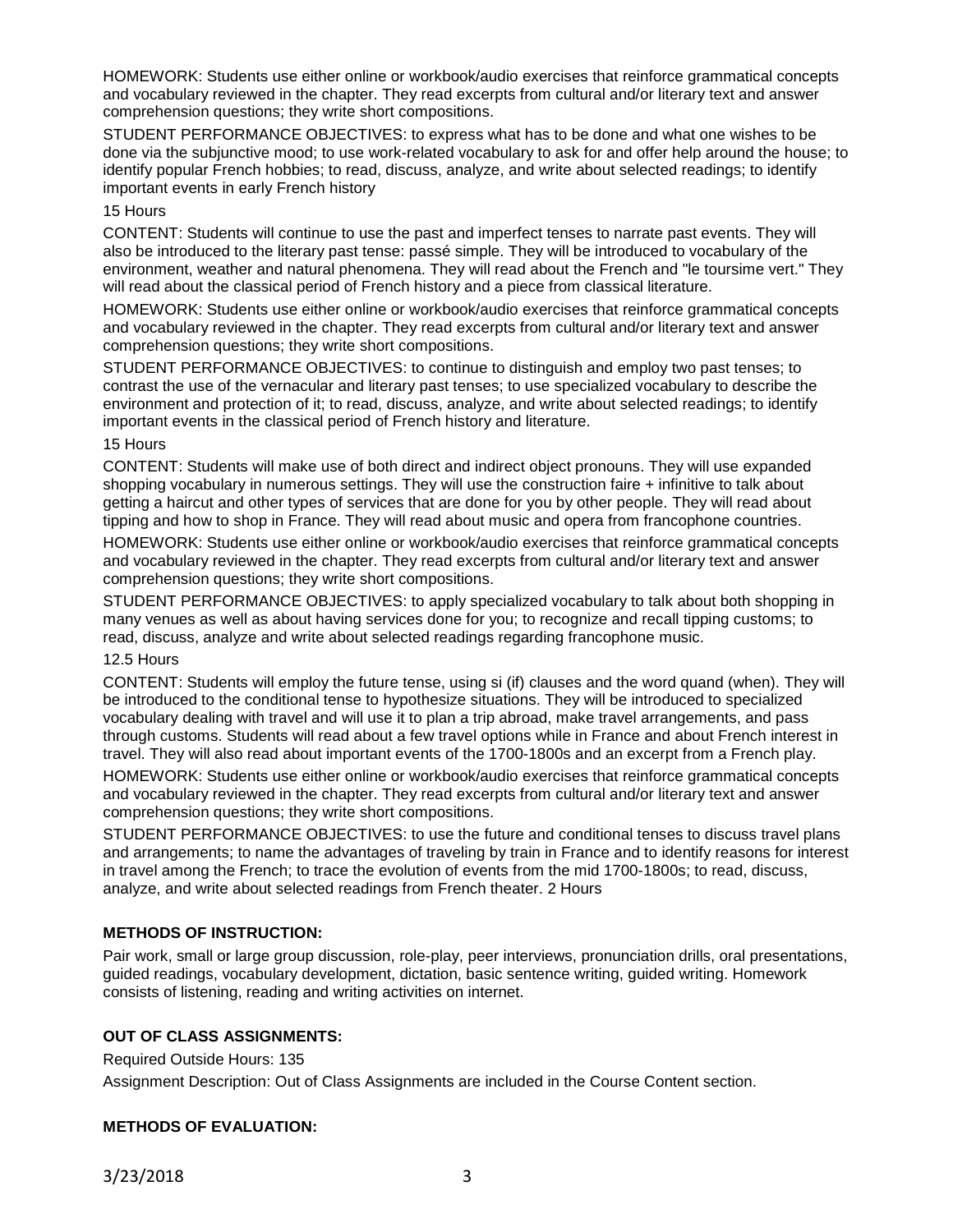Writing assignments

Percent of total grade: 25.00 %

Percent range of total grade: 25 % to 35 % Substantial writing assignments including: --Written Homework Other: Short compositions

Objective examinations

Percent of total grade: 50.00 %

Objective Exams, including: Percent range of total grade: 50 % to 65 % -- Multiple Choice -- True/False -- Matching Items -- Completion -- Other: sentence, paragraph, short answer

## **REPRESENTATIVE TEXTBOOKS:**

Recommended Representative Textbooks Bragger and Rice. Quant à Moi. Cengage Learning,2009. Reading Level of Text, Grade: 12 Verified by: M. Sanidad Mitschke. Imaginez le français sans frontières. Vista,2008. Reading Level of Text, Grade: 12 Verified by: M. Sanidad Muyskens, Harlow, Vialet and Brière. Bravo!. Heinle,2014. Reading Level of Text, Grade: 12 Verified by: M. Sanidad

### **ARTICULATION and CERTIFICATE INFORMATION**

Associate Degree: GAV F, effective 200970 CSU GE: CSU C2, effective 200970 IGETC: IGETC 3B, effective 200970 IGETC 6A, effective 200970 CSU TRANSFER: Transferable CSU, effective 201170 UC TRANSFER: Not Transferable

SUPPLEMENTAL DATA: Basic Skills: N

Classification: A Noncredit Category: Y Cooperative Education: Program Status: 2 Stand-alone Special Class Status: N CAN: CAN Sequence: CSU Crosswalk Course Department: FRNH CSU Crosswalk Course Number: 2A Prior to College Level: Y Non Credit Enhanced Funding: N Funding Agency Code: Y In-Service: N Occupational Course: E

3/23/2018 4